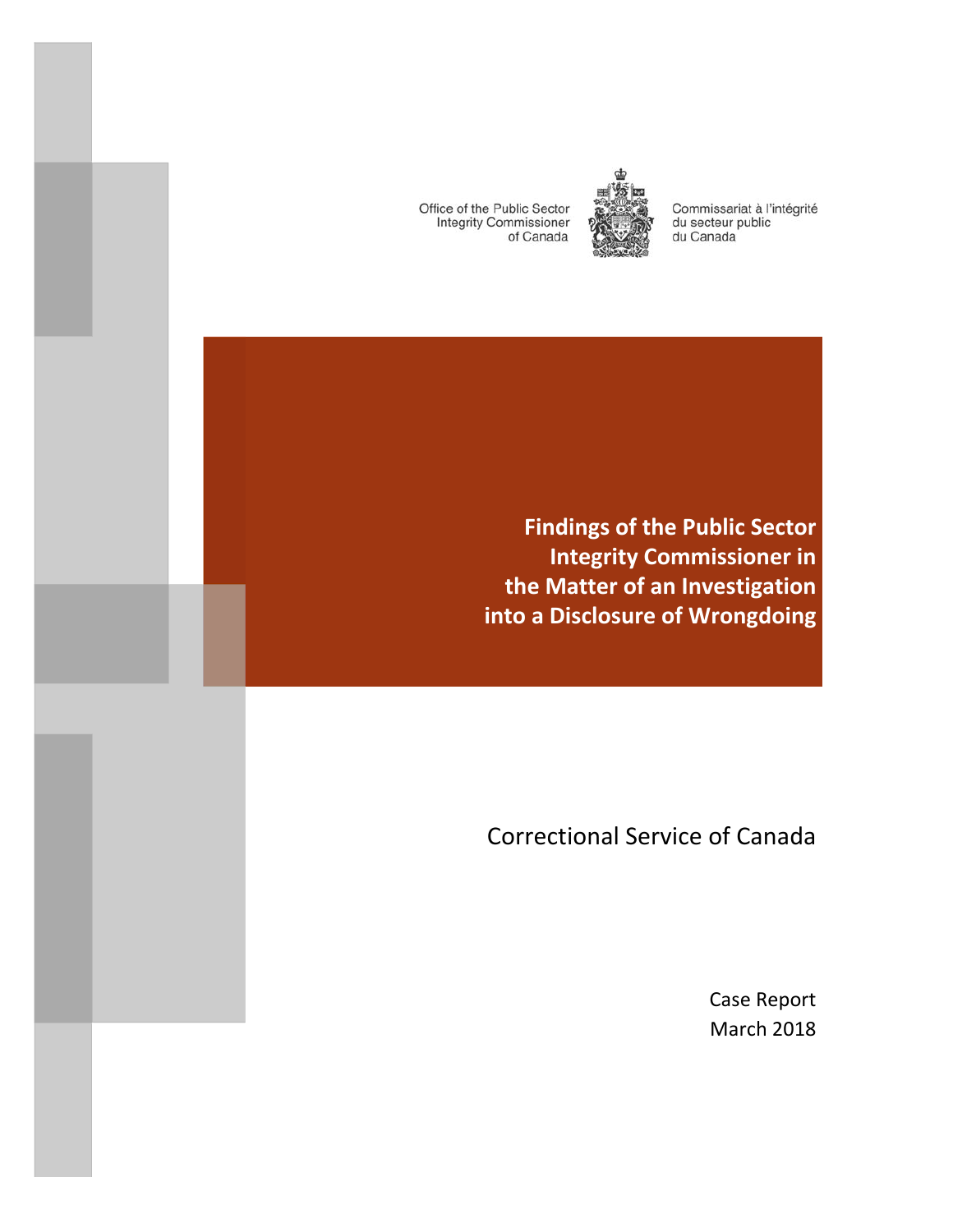The Report is available on our website at www.psic‐ispc.gc.ca.

For copies of the Report or other Office of the Public Sector Integrity Commissioner of Canada publications, contact:

Office of the Public Sector Integrity Commissioner of Canada 60 Queen Street, 7th Floor Ottawa, ON K1P 5Y7 Tel.: 613‐941‐6400 Toll free: 1‐866‐941‐6400 Fax: 613‐941‐6535 Email: psic‐ispc@psic‐ispc.gc.ca

*Ce document est également disponible en français.*

©Office of the Public Sector Integrity Commissioner of Canada, 2018 Cat. No.: PG4‐24/2018E‐PDF ISBN: 978‐0‐660‐25080‐9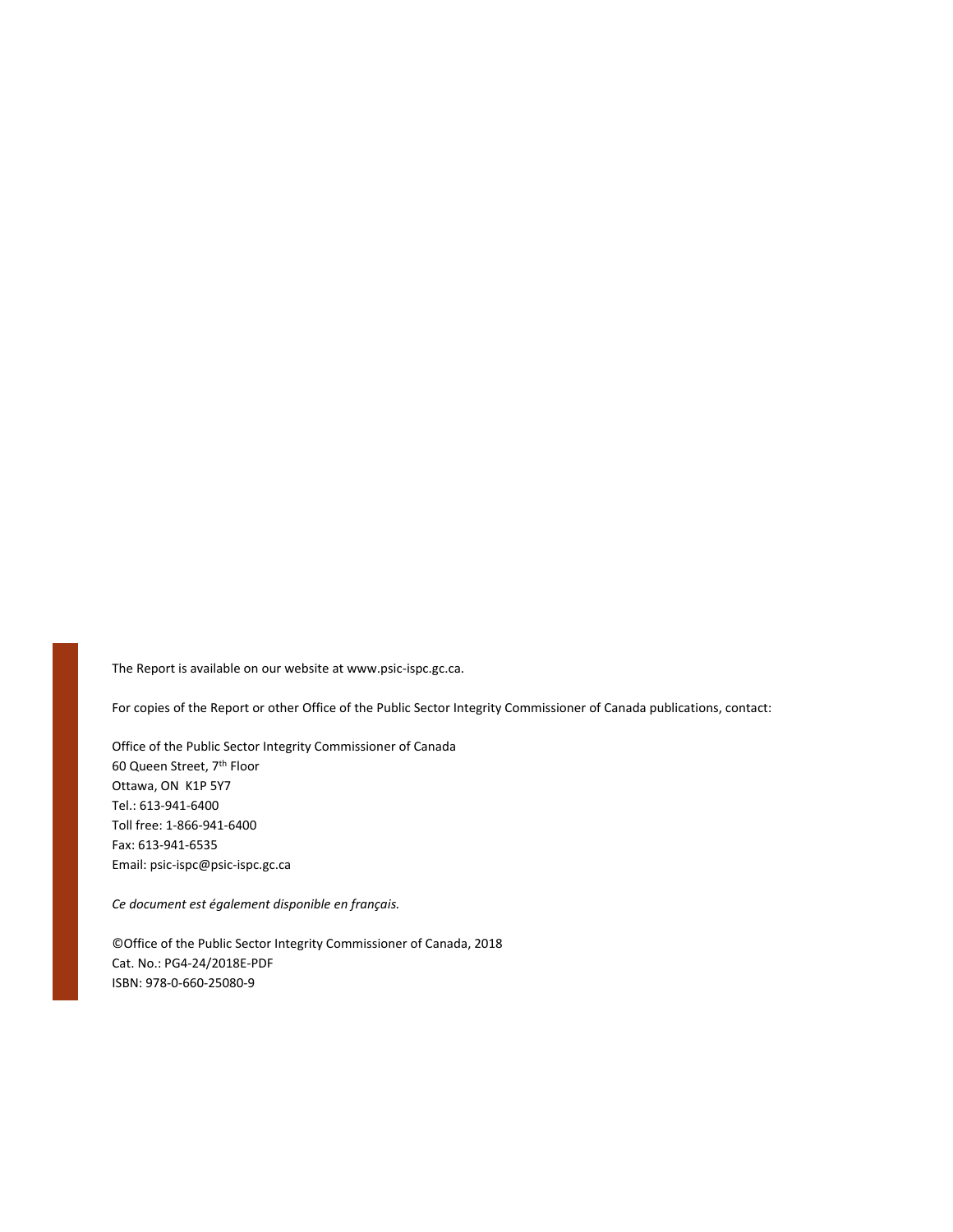The Honourable George J. Furey, Q.C. Speaker of the Senate The Senate Ottawa, Ontario K1A 0A4

Dear Mr. Speaker:

I have the honour of presenting you with the Office of the Public Sector Integrity Commissioner of Canada's Case Report of Findings in the Matter of an Investigation into a Disclosure of Wrongdoing at the Correctional Service of Canada, which is to be laid before the Senate in accordance with the provisions of subsection 38(3.3) of the *Public Servants Disclosure Protection Act*.

The report contains the findings of wrongdoing, the recommendations made to the chief executive, my opinion as to whether the chief executive's response to the recommendations is satisfactory and the chief executive's written comments.

Yours sincerely,

Anday

Joe Friday Public Sector Integrity Commissioner Ottawa, March 2018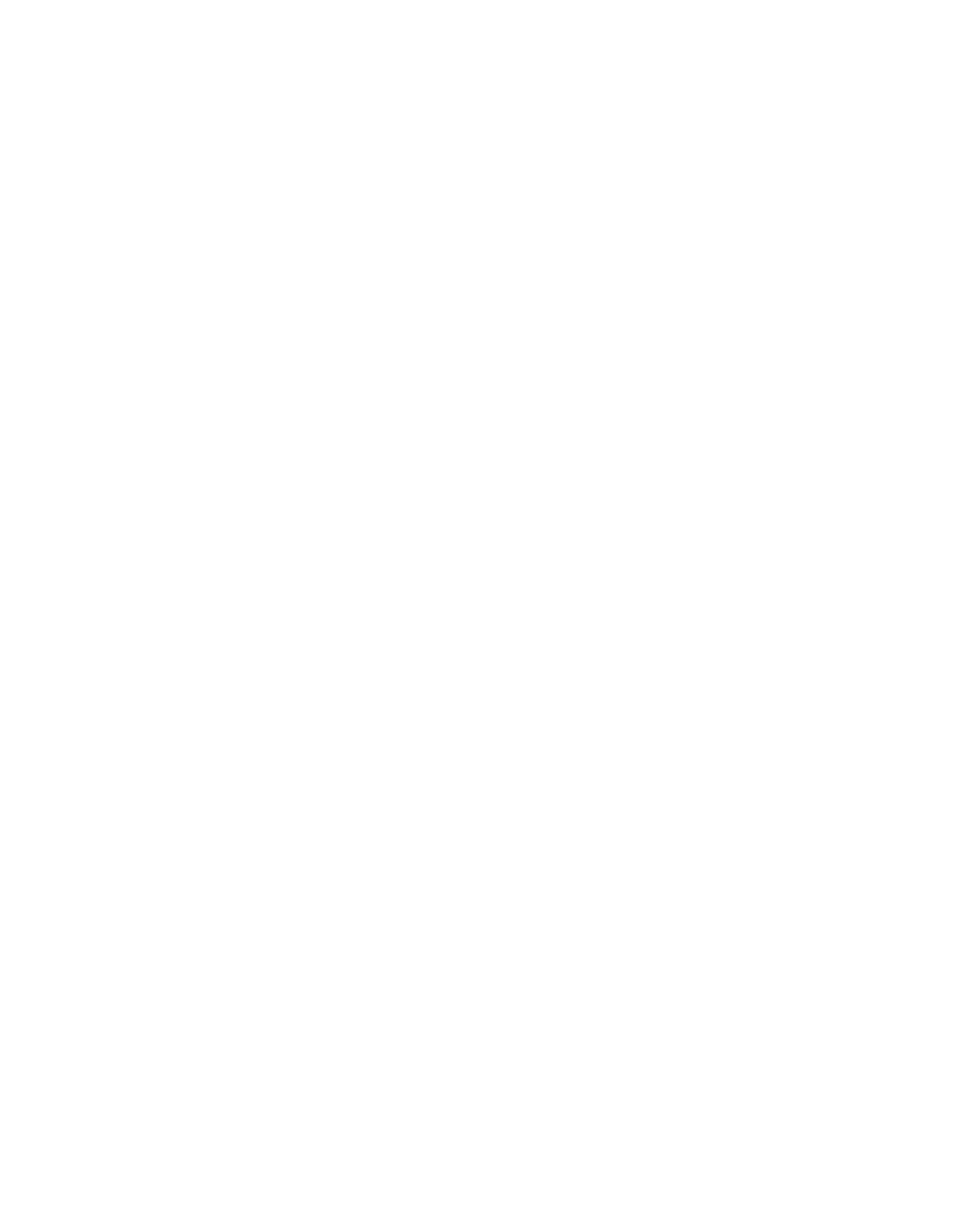The Honourable Geoff Regan, P.C., M.P. Speaker of the House of Commons House of Commons Ottawa, Ontario K1A 0A6

Dear Mr. Speaker:

I have the honour of presenting you with the Office of the Public Sector Integrity Commissioner of Canada's Case Report of Findings in the Matter of an Investigation into a Disclosure of Wrongdoing at the Correctional Service of Canada, which is to be laid before the House of Commons in accordance with the provisions of subsection 38(3.3) of the *Public Servants Disclosure Protection Act*.

The report contains the findings of wrongdoing, the recommendations made to the chief executive, my opinion as to whether the chief executive's response to the recommendations is satisfactory and the chief executive's written comments.

Yours sincerely,

Inday

Joe Friday Public Sector Integrity Commissioner Ottawa, March 2018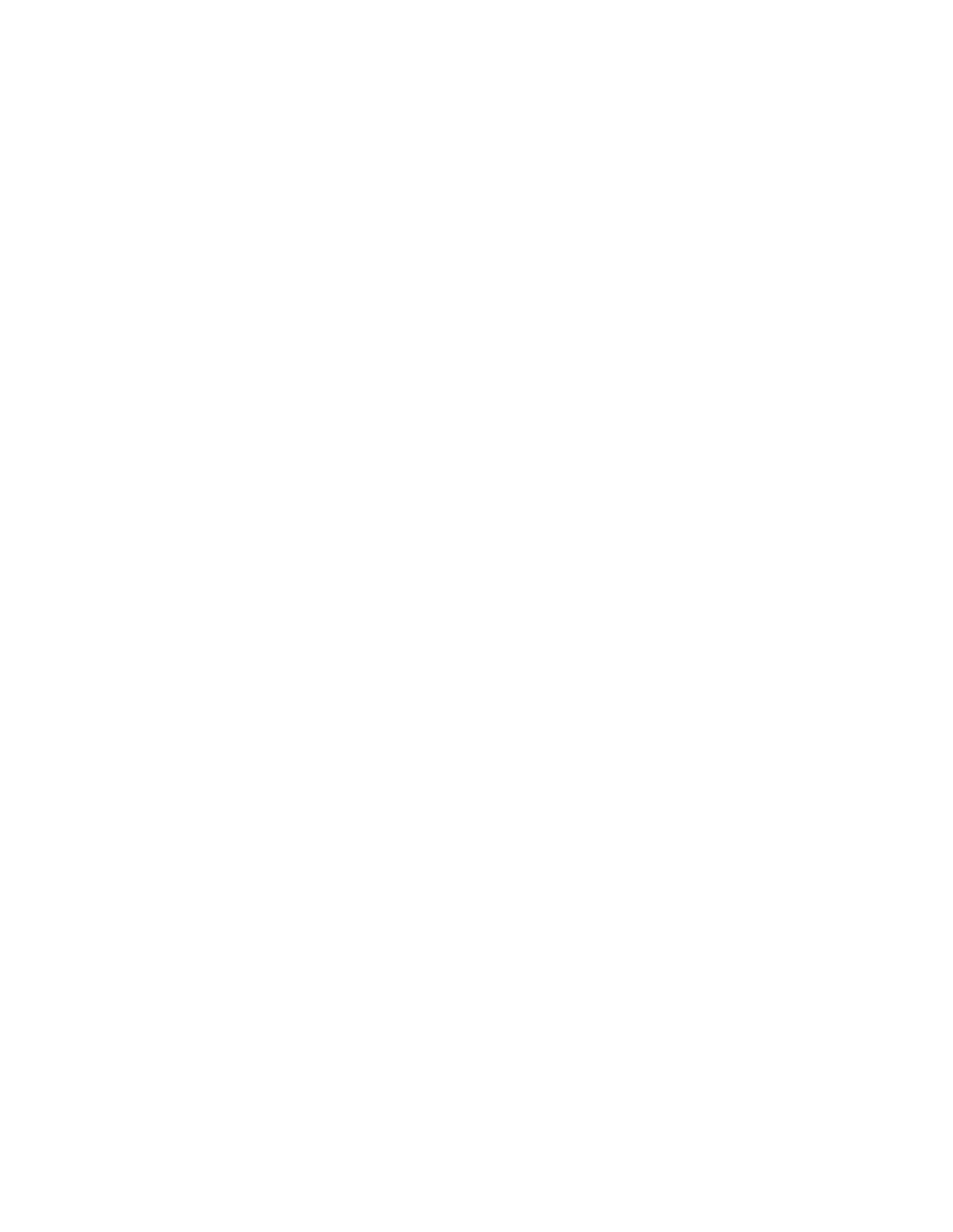# **Table of Contents**

| Commissioner's Recommendations and the Correctional Service of Canada's Response  12 |
|--------------------------------------------------------------------------------------|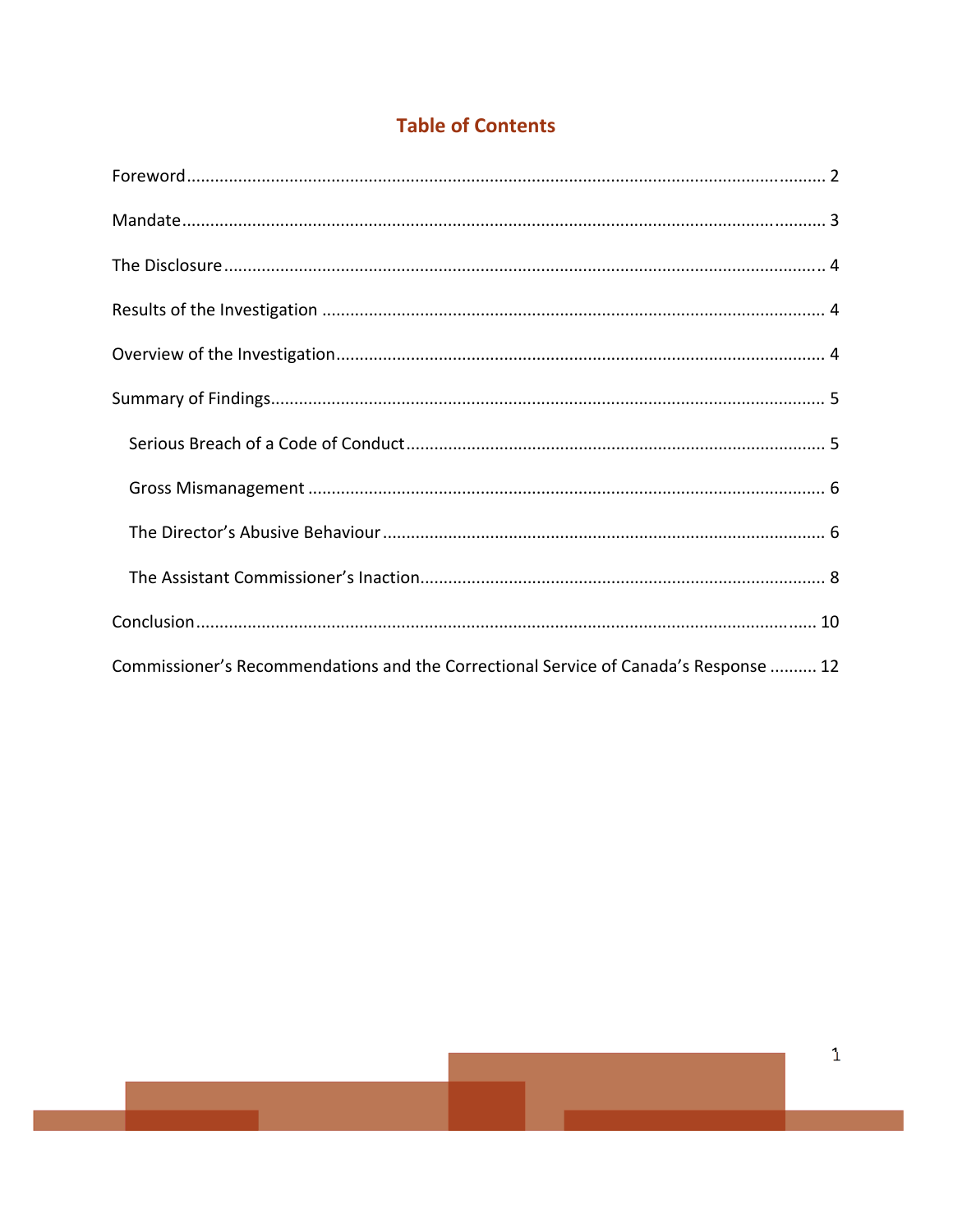# **Foreword**

This Case Report of founded wrongdoing, which has been tabled in Parliament as required by the *Public Servants Disclosure Protection Act,* S.C., 2005, c. 46 (the Act).

This Case Report presents the findings of two investigations: the first concerns the conduct of a Director who demonstrated abusive behaviour towards several of her employees in the workplace and the second investigation deals with management's response to the internal allegations that had been made against this Director. Both the Director and an Assistant Commissioner committed a serious breach of a code of conduct and gross mismanagement.

The Act was created to provide a confidential whistleblowing mechanism in the federal public sector giving public servants and members of the public the right to report what they believe to be wrongdoing. I initiated the first investigation into the Director's behaviour following one such disclosure of wrongdoing made to my Office. However, when it became apparent that there were questions about how senior management dealt with internal allegations concerning this Director, I initiated a second investigation pursuant to subsection 33(1) of the Act, which gives me the power to commence a separate investigation when information obtained gives me reason to believe that another wrongdoing may have been committed.

While the Director engaged in highly unacceptable behaviour towards her employees, I feel it is necessary to underscore that, in matters such as these, senior management has specific responsibilities and a higher duty to protect and respond to the needs of employees who have been harmed or otherwise adversely affected by abusive behaviour in the workplace.

As stated in previous case reports, Canadians expect all employees of the public service, especially senior executives, to be respectful and professional and that their actions reflect the values of the public service. Given the government's current priority on mental health in the workplace, this report can serve to highlight the importance of ensuring a healthy and respectful workplace. All employees, regardless of their level and function in any organization, deserve and must be treated with respect.

Joe Friday, Public Sector Integrity Commissioner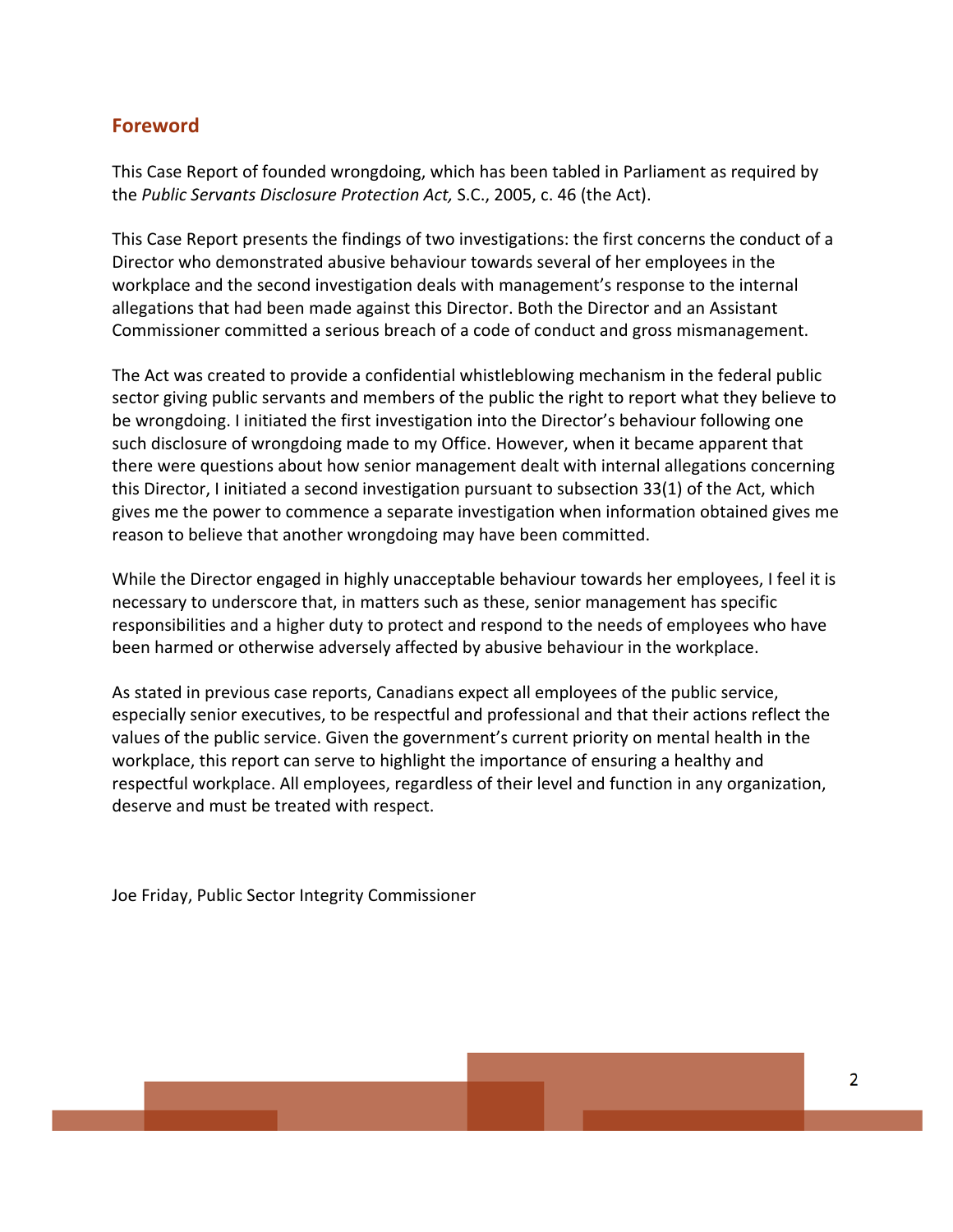# **Mandate**

The Office of the Public Sector Integrity Commissioner of Canada contributes to strengthening accountability and increases oversight of government operations by providing:

- public servants and members of the public with an independent and confidential process for receiving and investigating disclosures of wrongdoing in, or relating to, the federal public sector, and by reporting founded cases to Parliament and making recommendations to chief executives on corrective measures;
- public servants and former public servants with a mechanism for handling complaints of reprisal for the purpose of coming to a resolution, including referring cases to the Public Servants Disclosure Protection Tribunal.

The Office is an independent organization that was created in 2007 to implement the *Public Servants Disclosure Protection Act* (the Act)*.*

Section 8 of the Act defines wrongdoing as:

- *(a)* a contravention of any Act of Parliament or of the legislature of a province, or of any regulations made under any such Act, other than a contravention of section 19 of this Act;
- *(b)* a misuse of public funds or a public asset;
- *(c)* a gross mismanagement in the public sector;
- *(d)* an act or omission that creates a substantial and specific danger to the life, health or safety of persons, or to the environment, other than a danger that is inherent in the performance of the duties or functions of a public servant;
- *(e)* a serious breach of a code of conduct established under section 5 or 6;
- *(f)* knowingly directing or counselling a person to commit a wrongdoing set out in any of paragraphs 8(*a*) to 8(*e*).

The purpose of investigations into disclosures is, according to the Act, to bring the existence of wrongdoing to the attention of the organization's chief executive and to make recommendations for corrective action.

*The Act was created to provide a confidential whistleblowing mechanism in the federal public sector. The disclosure regime established under this Act is meant not only to identify wrongdoing when it occurs, and to take corrective action to ensure the wrongdoing stops, but also to act as a general deterrent throughout the federal public sector. This is why legislation requires that founded cases of wrongdoing be reported to Parliament. This is a powerful tool of transparency and public accountability.*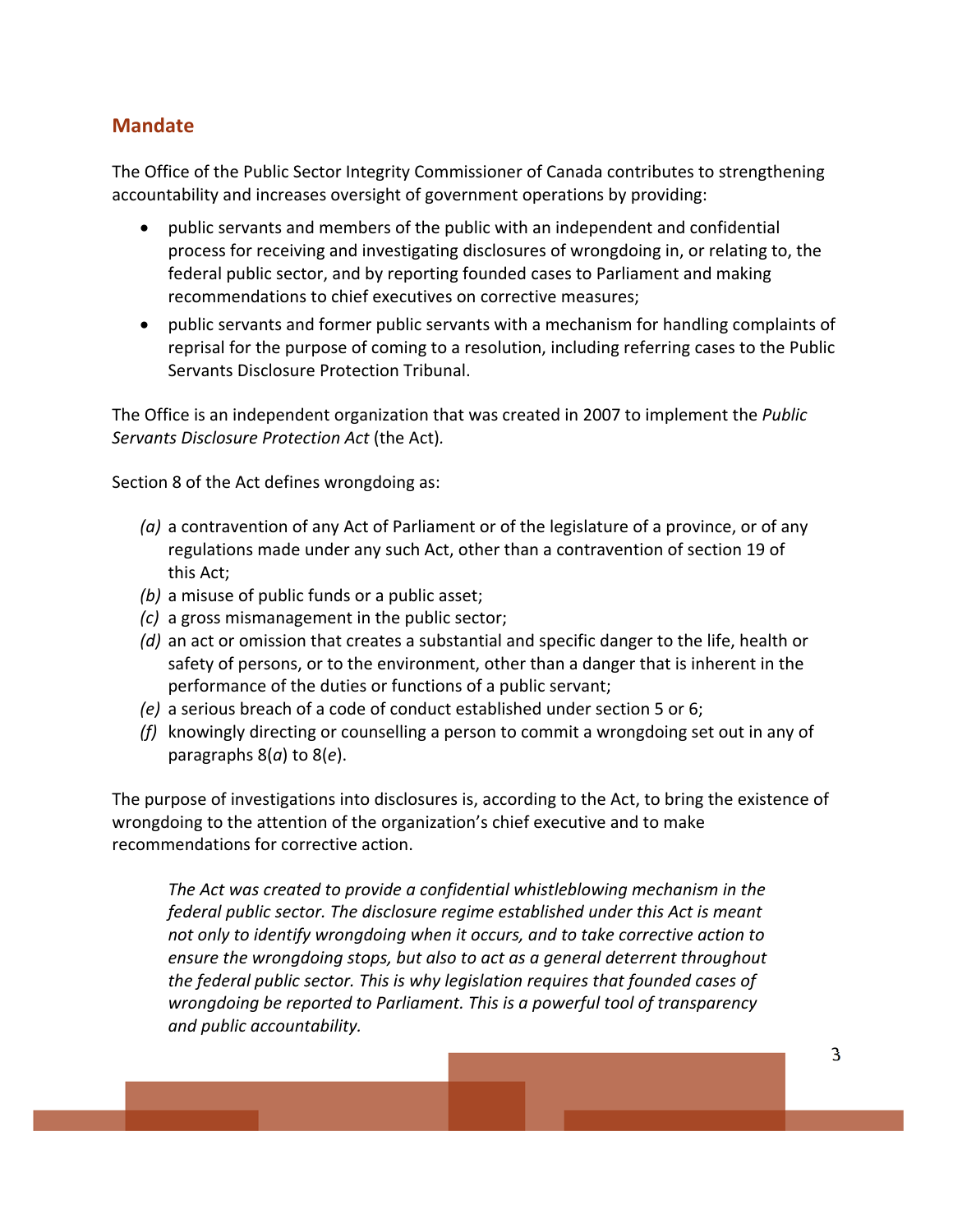# **The Disclosure**

My Office received a disclosure of wrongdoing, alleging that Ms. Brigitte de Blois (the Director), a Director at the Correctional Service of Canada (CSC), committed wrongdoing as defined under paragraphs 8(*c*) and 8(*e*) of the *Public Servants Disclosure Protection Act* (the Act), specifically, gross mismanagement and a serious breach of a code of conduct. After a careful analysis of the information received, an investigation into these matters was launched in May 2016.

The investigation concerned events that occurred at the CSC between 2010, when Ms. de Blois became Director of Offenders Redress Division (ORD), and December 2015, when she was transferred to the Evaluation Division.

As stated in the foreword, I expanded this investigation in February 2017 to examine the conduct of CSC senior officials, including that of Assistant Commissioner Larry Motiuk (the Assistant Commissioner), to determine whether they had taken appropriate and required action to deal with internal allegations about the Director's behaviour.

# **Results of the Investigation**

The investigation found that:

- the Director committed gross mismanagement and a serious breach of the CSC Code of Discipline and of the *Values and Ethics Code for the Public Sector* by:
	- o screaming at employees;
	- o making insulting and derogatory comments towards them;
	- o displaying aggressive behaviour on a regular basis in the workplace.
- the Assistant Commissioner committed gross mismanagement and a serious breach of the CSC Code of Discipline and of the *Values and Ethics Code for the Public Sector* by failing to take appropriate measures to address the internal allegations of abusive behaviour made against the Director.

# **Overview of the Investigation**

The investigation was led by Mr. Patrick Martel, an investigator with my Office, who heard from 29 witnesses, including the Director and the Assistant Commissioner. He also reviewed extensive documentary evidence.

As required under the Act, the CSC and its personnel fully cooperated in the investigation.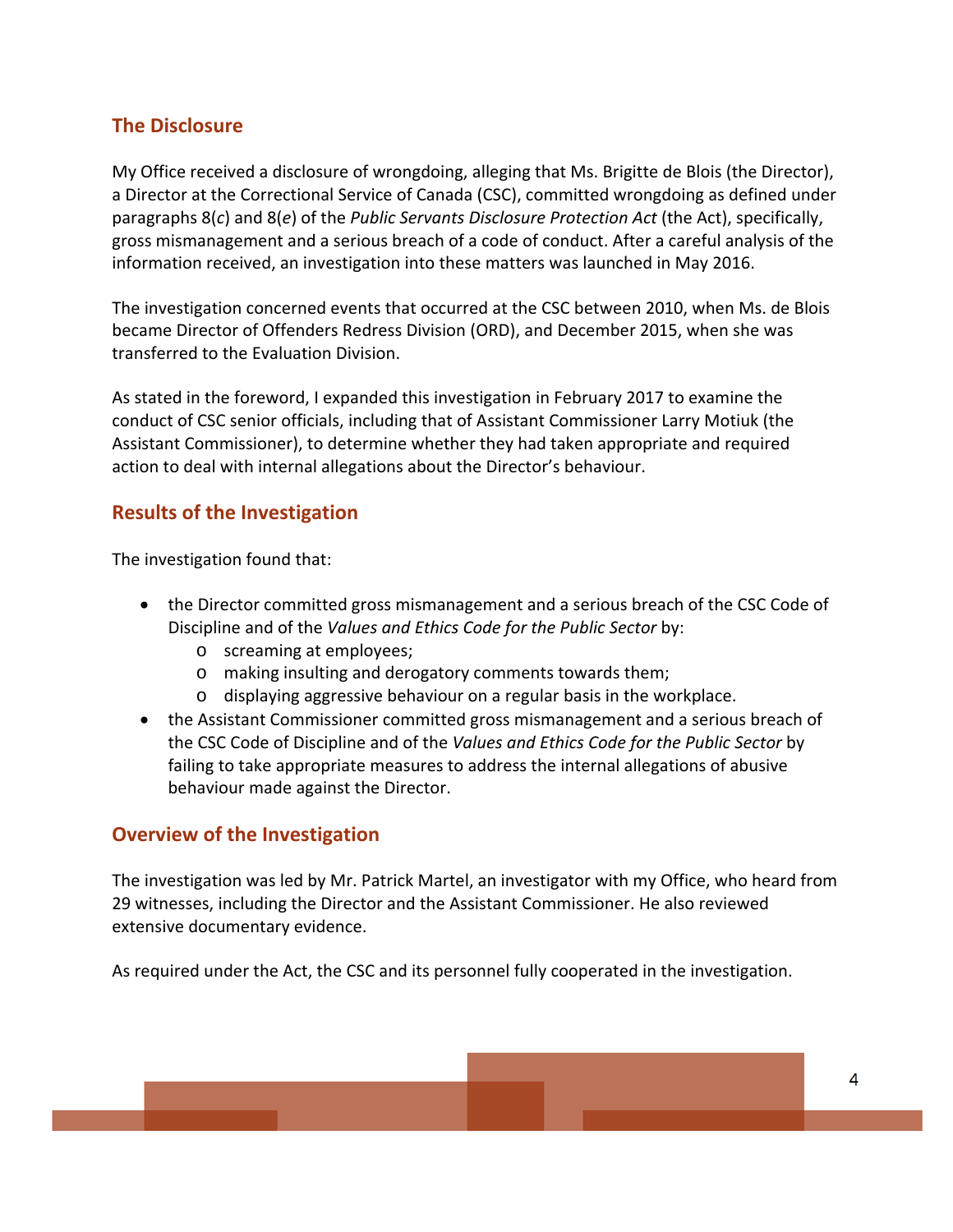In keeping with our natural justice and procedural fairness obligations, my Office provided the Director, the Assistant Commissioner and the CSC with full and ample opportunity to respond to the allegations through interviews, as well as the provision of a preliminary investigation report (PIR) for their respective review and comments.

Although the Director disputed that her behaviour amounted to wrongdoing, she explained that she expected a lot from her employees in the context of a very busy work environment and she expressed regret for any actions that offended or hurt her staff.

For his part, the Assistant Commissioner denied having committed any form of wrongdoing, stating that he was not aware of any significant problems with the Director's behaviour and disputed the findings.

The CSC Commissioner, Mr. Don Head, offered no comments in relation to the allegations against the Director. However, on behalf of the CSC, he denied that the Assistant Commissioner committed any wrongdoing in relation to his handling of internal allegations against the Director. Commissioner Head stated that no formal complaints had been made to the CSC or to the Assistant Commissioner about the Director's behaviour. In his reply to the PIR, Commissioner Head also denied any wrongdoing on the part of the CSC itself.

In arriving at my findings, I have given due consideration to all information received throughout the course of the investigation, including the comments provided by the Director, the Assistant Commissioner and the CSC in response to the PIR.

# **Summary of Findings**

#### *Serious Breach of a Code of Conduct*

In determining whether an action or omission comprises a "serious" breach of a code of conduct under paragraph 8(*e*) of the Act, the following defining elements are taken into consideration:

- the breach represents a significant departure from generally accepted practices within the federal public sector;
- the impact or potential impact of the breach on the organization's employees, clients and the public trust is significant;
- the alleged wrongdoer occupies a position that is of a high level of seniority or trust within the organization;
- there are serious errors which are not debatable among reasonable people;
- the breach of the applicable code(s) of conduct is systemic or endemic;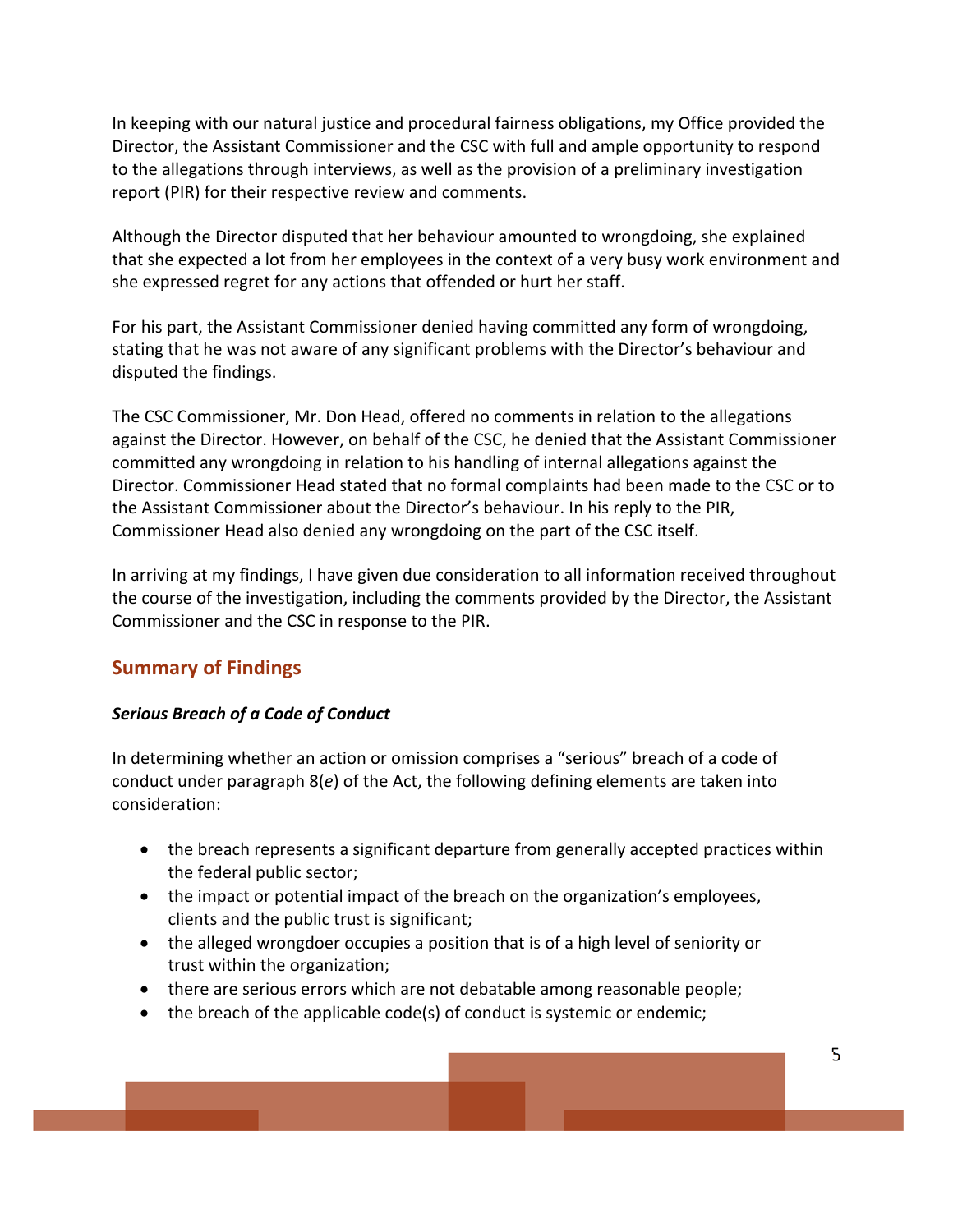- $\bullet$  there is a repetitive nature to the breaches of the applicable code(s) of conduct or they have occurred over a significant period of time;
- there is a significant degree of wilfulness or recklessness related to the breach of the applicable code(s) of conduct;
- the breach poses a serious threat to public confidence in the integrity of the public service, and does not only concern a personal matter such as individual harassment complaints or individual workplace grievances.

#### *Gross Mismanagement*

The factors that my Office considers in investigating an allegation of gross mismanagement under paragraph 8(*c*) of the Act include, but are not limited to:

- matters of significant importance;
- serious errors that are not debatable among reasonable people;
- more than minor wrongdoing or negligence;
- management action or inaction that creates a substantial risk of significant adverse impact upon the ability of an organization, office or unit to carry out its mandate;
- management action or inaction that poses a serious threat to public confidence in the integrity of the public service, and that does not only concern a personal matter, such as individual harassment complaints or individual workplace grievances;
- the deliberate nature of the wrongdoing;
- the systemic nature of the wrongdoing.

#### *The Director's Abusive Behaviour*

The evidence clearly shows that Ms. Brigitte de Blois (the Director) engaged in repetitive abusive behaviour towards her employees, characterized by frequent screaming, insulting and making denigrating comments, as well as displaying aggressive behaviour towards them. She did not treat employees with respect and did not help to create and maintain a safe and healthy workplace as required under the CSC Code of Discipline and the *Values and Ethics Code for the Public Sector*.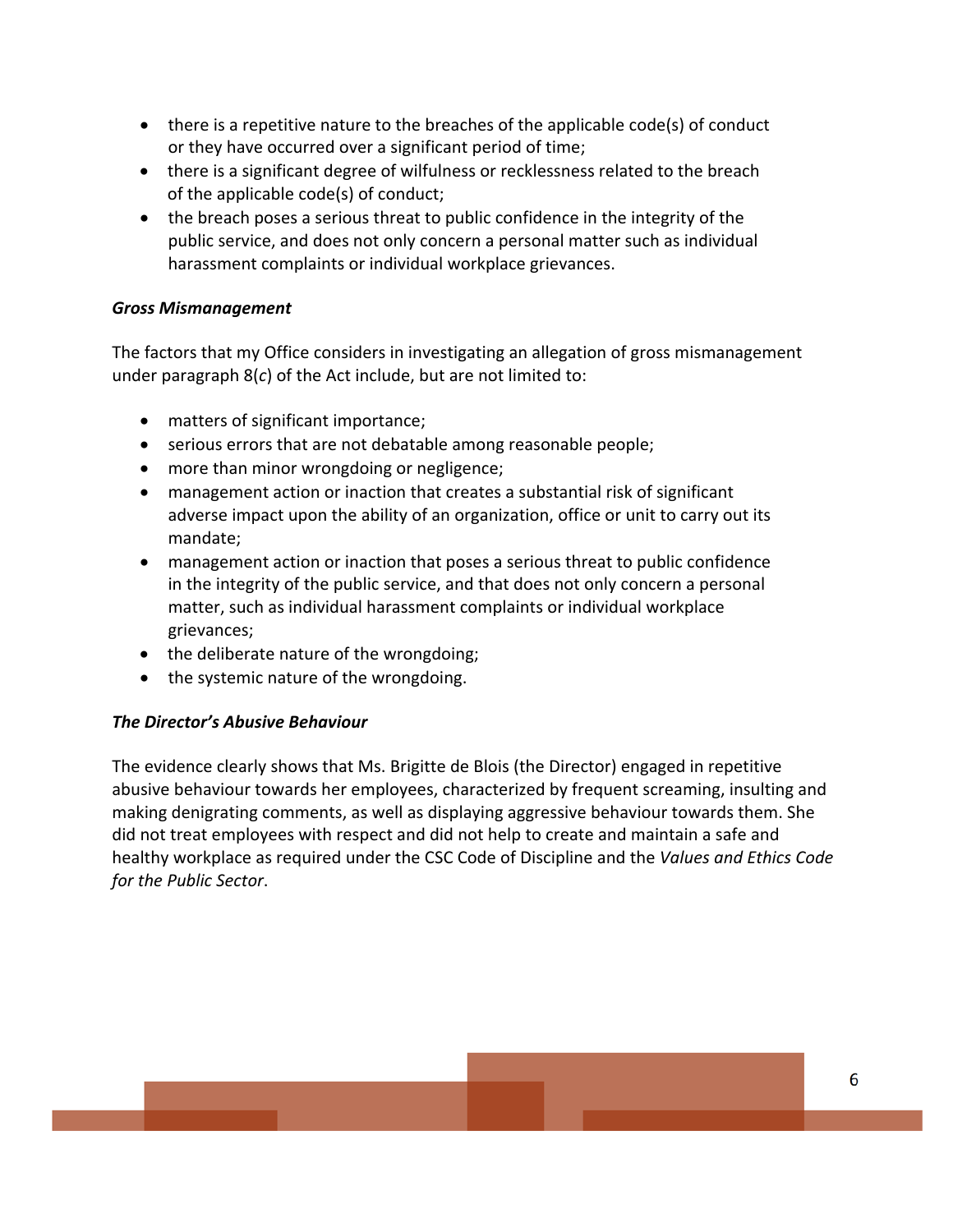The information obtained during the investigation demonstrates that, over a long period of time, the Director's inappropriate behaviour had several negative consequences on the work environment and on those working for her. At the ORD, she had authority over approximately 50 employees. The witnesses' testimonies demonstrate that employees were working in an environment of fear that had ill effects on their wellness. The Director was entrusted with the obligation and responsibility to manage employees in a professional and respectful manner and she repeatedly failed to do so.

#### **Screaming**

Many witnesses reported that regular incidents of screaming at employees occurred in the context of daily staff meetings where employees felt particularly belittled and humiliated. These meetings were the focal point of interaction between her and her employees. Witnesses related that these were difficult meetings with one witness describing them as a "*punishment ritual*" [translation].

Witnesses informed us that the Director's abusive behaviour was not limited to these meetings. They described hearing her scream at employees and berating them in her office on an almost daily basis. Witnesses reported that, many times per week, the Director's screams could be heard all the way down the hall. One witness stated not wanting to be assigned a workspace in proximity to her office as he could not concentrate due to her yelling.

#### Insults and Derogatory Comments

Witnesses reported that the Director regularly insulted and made derogatory remarks to them and other employees in front of staff. The following are some examples of such incidents:

- referring to someone's work as a "*piece of (expletive removed)*";
- putting down certain employees by referring to them as: "*pathetic loser*"; [translation] "*disturbed*"; [translation] "*His work is just (expletive removed)!*"; [translation] "*The other moron*"; [translation] "*What kind of an idiot are you?*";

"*I have difficulty believing you passed the bar exam when you cannot explain the law.*"; "*I don't agree with your answer. What do you have to say to defend yourself?*" [translation].

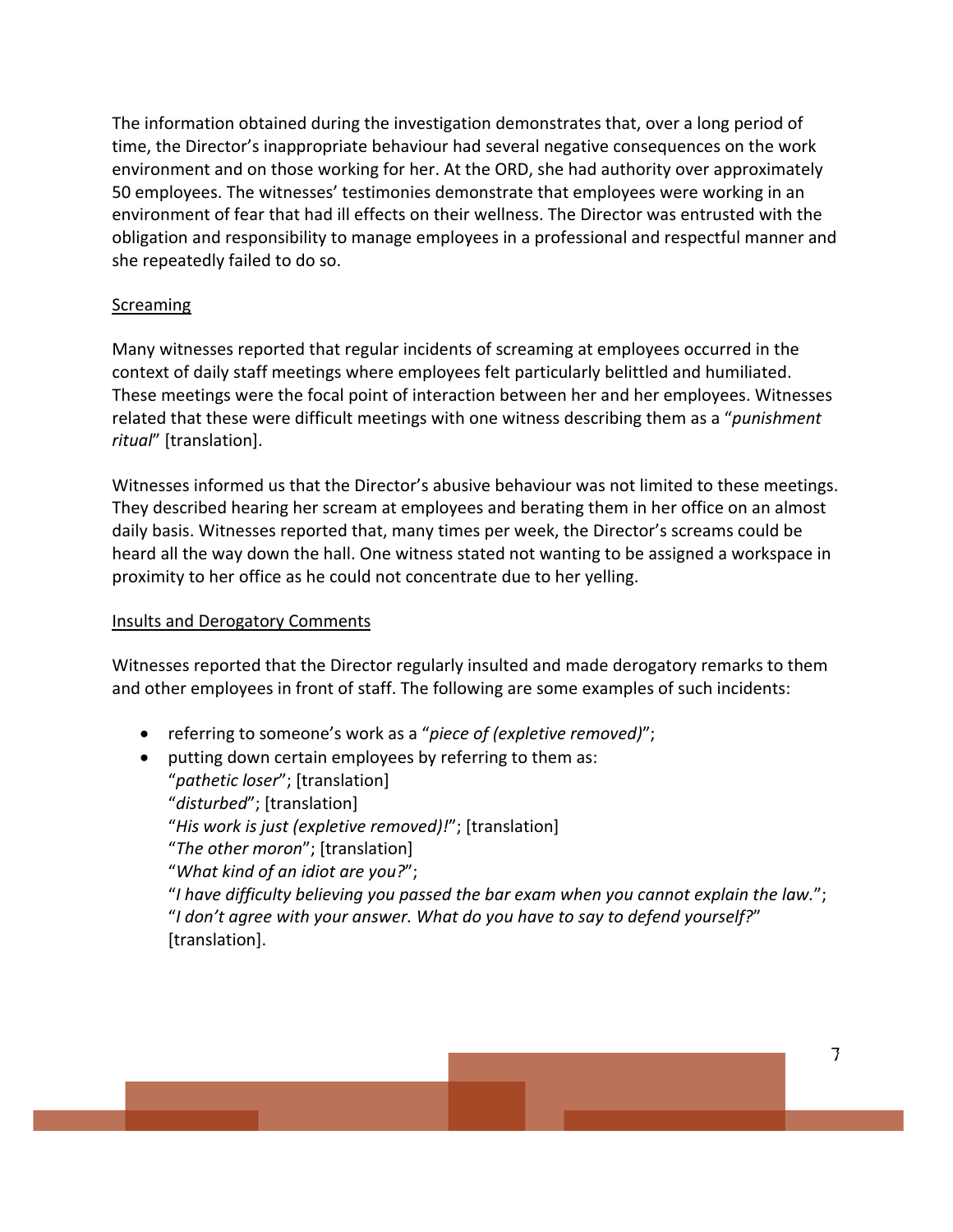#### Displays of Aggressive Behaviour

Witnesses described a work environment marked by regular and very visible displays of anger by the Director, such as:

- aggressively pushing a file across a desk while telling an employee to "*come back when (he) is better disposed to discuss*";
- pushing chairs around, slamming doors and slamming her hands on a table;
- yelling at an employee, "*Now you will shut your mouth, we aren't allowed to laugh around here*"; [translation]
- on more than one occasion, returning reviewed written work to employees with annotations and marks so pronounced that there were tears through the paper.

It was also reported that she did not tolerate disagreement and viewed it as insubordination.

#### *The Assistant Commissioner's Inaction*

The findings of wrongdoing against Assistant Commissioner Larry Motiuk (the Assistant Commissioner) specifically relate to events that occurred during the fall of 2016 when further incidents of abusive behaviour by the Director were reported to him. These incidents, which occurred at her new place of work within the CSC (the Evaluation Division), were brought to his attention by an employee and the Director's manager, an Associate Assistant Commissioner (the Associate who reported directly to him).

Of critical importance to my findings is that when these incidents were reported to the Assistant Commissioner, he withheld from the Associate Assistant Commissioner specific information that he had about similar incidents involving the Director while she was at the ORD. He did not inform the Associate Assistant Commissioner of these past occurrences, thereby minimizing the importance of the alleged misbehaviour by the Director. This information would have been essential to allow the Associate Assistant Commissioner to properly determine how best to address the issues reported to him by his employee.

It is important to note that the Assistant Commissioner had oversight over both the Director's current place of work and her previous place of work.

The Assistant Commissioner stated that no one had ever informed him of any serious allegations against the Director. His evidence is that while he was aware of previous labour relations issues and perhaps personal conflicts within the ORD, he believed that the Director's previous supervisor had appropriately managed these issues.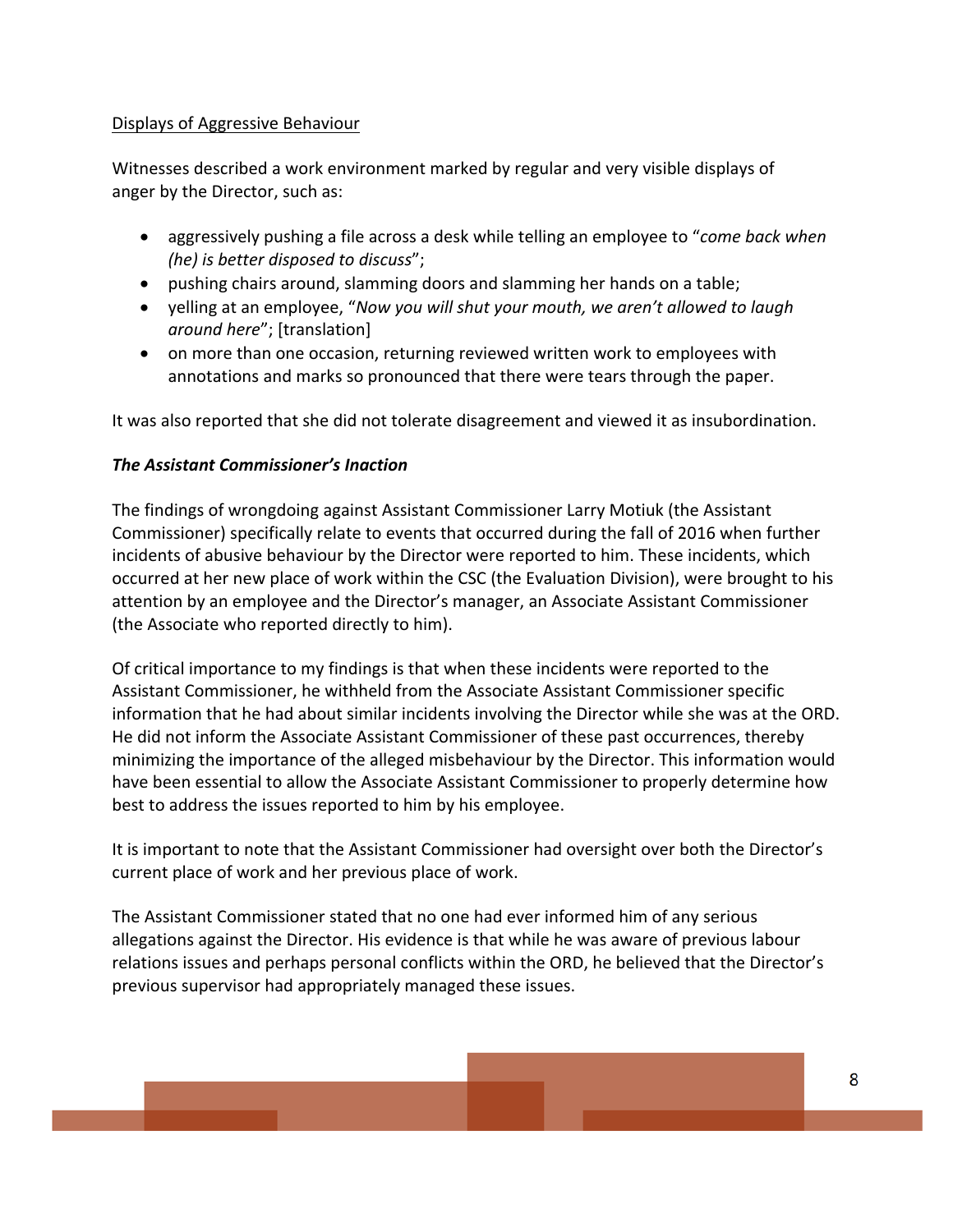While he denied having had knowledge of serious problems associated with the Director's behaviour, the investigation clearly shows that three employees had specifically informed him of her abusive behaviour. These three employees included two high‐level managers, one of whom being her former Director General.

In addition, in September 2016, an employee within the Evaluation Division, where the Director had been transferred, met with the Assistant Commissioner to complain about her. The employee's evidence is that he met with the Assistant Commissioner for approximately 45 minutes, at which time he reported mistreatment at the hands of the Director.

He informed the Assistant Commissioner during the meeting that the Director had made the following specific inappropriate comments:

- "*You won't be telling me what to do, I have all the power and report directly to the Commissioner.*" [translation]
- "*That little (name withheld), once he'll return from leave, I'll break him.*" [translation]
- "*I want nothing to do with this employee who has all sorts of problems. She was sexually assaulted (by someone outside of the workplace).*" [translation]
- "*With the number of (details of the medical issue withheld) that this woman has had, I am not responsible for those, and I want to see someone in that seat who works.*" [translation]

The employee further stated that the Assistant Commissioner appeared surprised by the allegations and he was left with the impression that the Assistant Commissioner was annoyed that such matters had been brought to his attention.

Two witnesses reported that the Assistant Commissioner had witnessed inappropriate behaviour as he walked by the Director's office while she was yelling and insulting an employee. One witness testified that he was sitting in his office with his door open while, across the hallway, the Director was yelling at an employee. The Assistant Commissioner walked by while this was happening. The other witness reported walking directly behind the Assistant Commissioner while the Director "*was right in the middle of one of her famous screaming matches.*" The witness stated: "*There is no way Mr. Motiuk did not hear that.*" The witness added: "*The only reason I can say this is because of that one time, I was right behind* Mr. Motiuk, that is why I know there is no way he would have not heard that because I did."

Both witnesses reported that the Assistant Commissioner ignored the incident, walked away and failed to take any action to inquire about the situation and stop the Director's behaviour.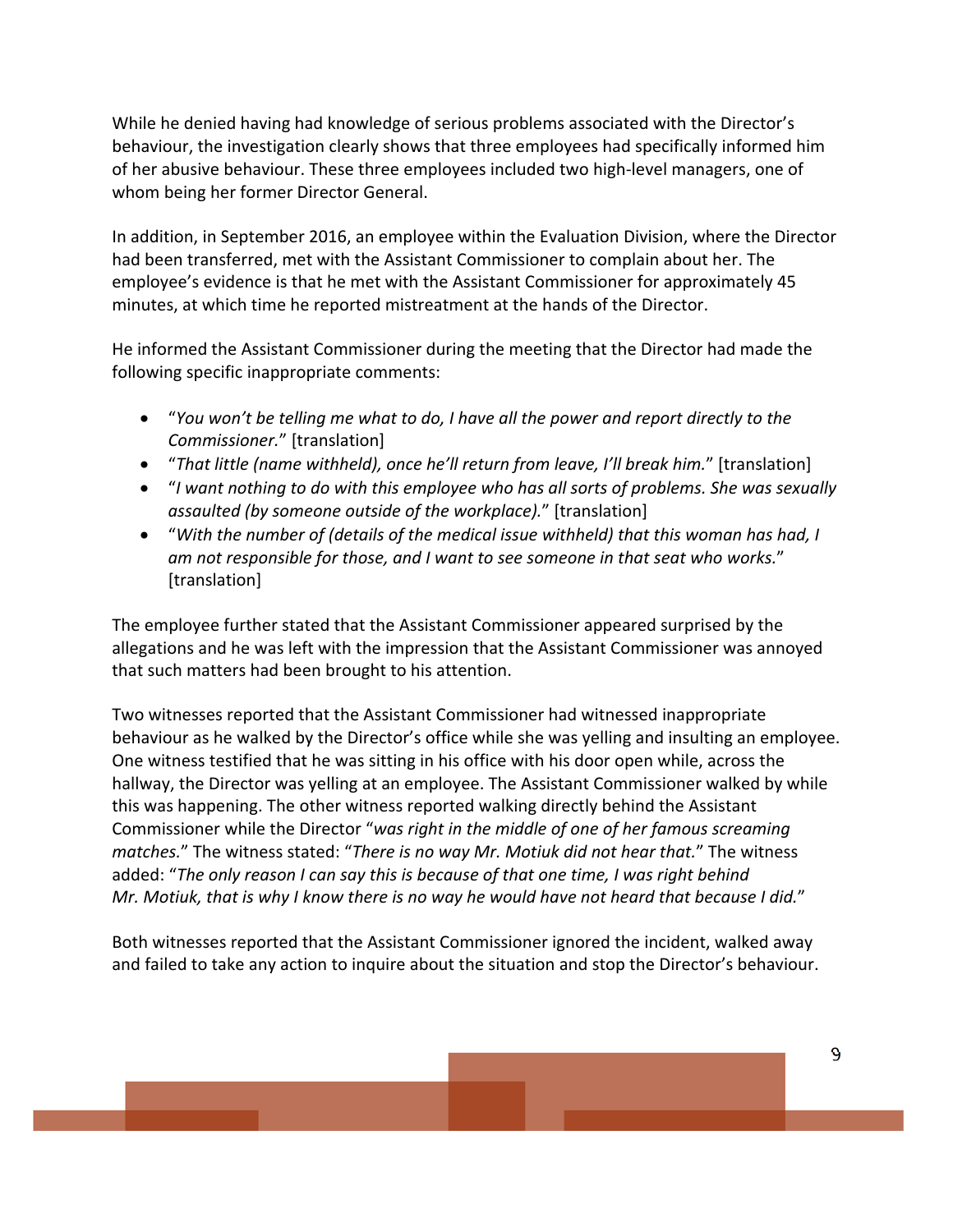While I have fully considered the Assistant Commissioner's position that he was not aware of the serious problems associated with the Director's behaviour, the evidence in its totality supports otherwise.

I find that the Assistant Commissioner had specific knowledge of the Director's abusive behaviour since at least the summer of 2015, and that he had personally witnessed her scream at an employee. When he was made aware of reoccurrences of abusive behaviour in September 2016, he failed to take appropriate and required measures to address the situation.

The CSC Code of Discipline specifically states that in their relationships with other staff members, CSC employees must promote mutual respect and contribute to a safe, healthy and secure work environment that is free of harassment and discrimination. Further, CSC employees commit an infraction of this Code when they are abusive, by word or action, to other employees, while on duty or under circumstances related to their duties.

This Code also makes it an infraction for a supervisor or someone in authority to condone or to fail to take action when it comes to their attention that an employee has committed an infraction of this Code.

The information brought to the Assistant Commissioner's attention described allegations of abusive conduct by the Director that would constitute an infraction under the Code of Discipline and, under these circumstances, the Assistant Commissioner had a specific duty to take action.

These provisions are entirely consistent with the "Respect for People" value of the *Values and Ethics Code for the Public Sector*. In particular, public servants must respect human dignity and the value of every person by helping to create and maintain safe and healthy workplaces that are free from harassment and discrimination, and by working together in a spirit of openness that encourages engagement, collaboration and respectful communication.

# **Conclusion**

The kind of inappropriate behaviour that Ms. Brigitte de Blois (the Director) exhibited is clearly contrary to the values of the CSC and of the public service. Accordingly, I find that her repeated abuse of staff through her words and actions amounts to a serious breach of the CSC Code of Discipline and of the *Values and Ethics Code for the Public Sector* – a wrongdoing as defined under paragraph 8(*e*) of the Act.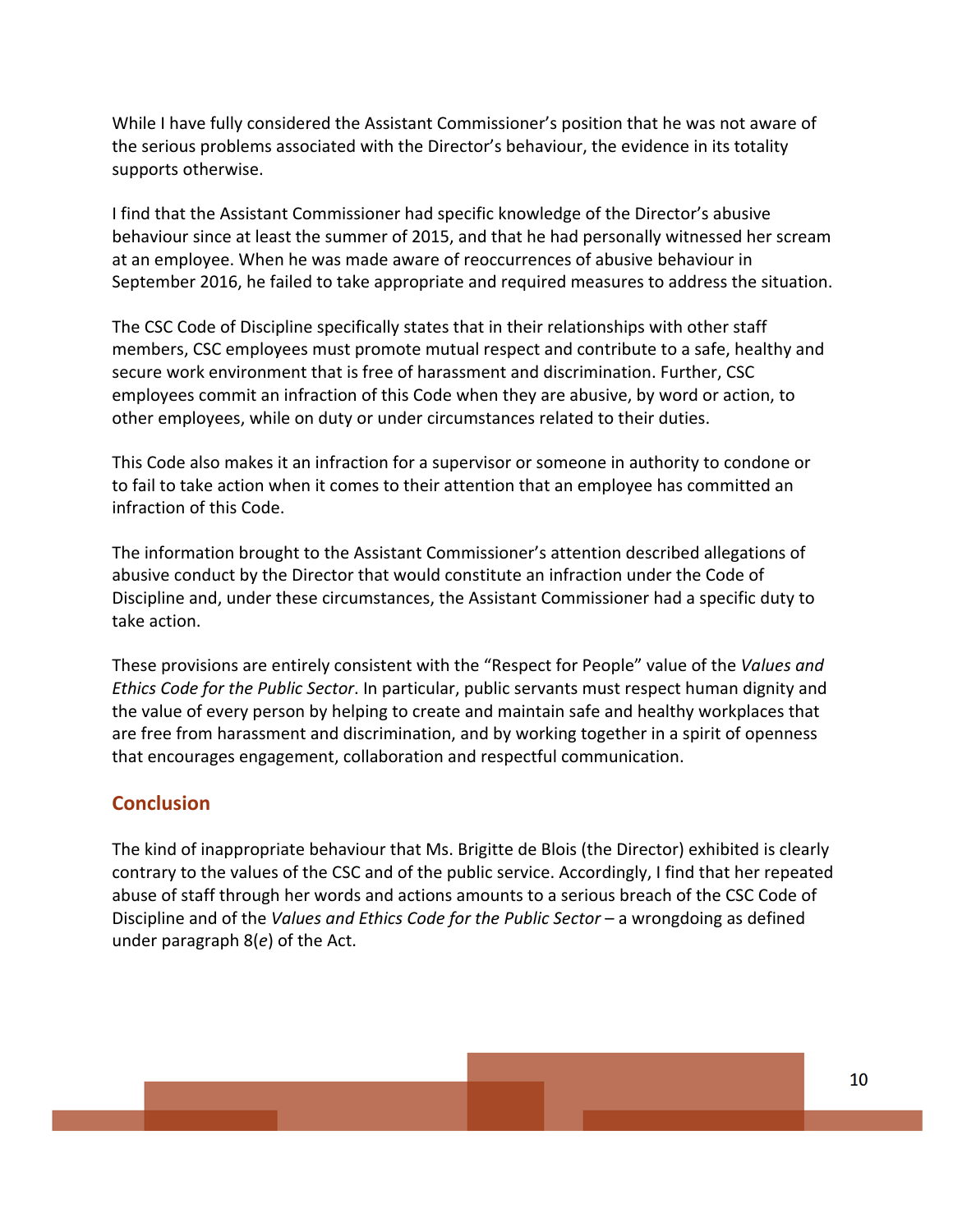In addition, the behaviour described by witnesses is indeed a matter of significant importance, particularly in today's public service. Ensuring a healthy workplace through mental health promotion and the prevention and correction of abuse and harassment are clear priorities for the Government of Canada. The Director's inappropriate interactions with her staff had a very significant negative impact on the wellness of employees and the proper functioning of the Division under her responsibility.

In light of the seriousness and deliberate nature of the Director's actions, I find that this is also a case of gross mismanagement in the public sector – a wrongdoing as defined under paragraph 8(*c*) of the Act.

For his part, Assistant Commissioner Larry Motiuk's (the Assistant Commissioner) failure to inform the Associate of past incidents amounted to a failure to fulfill his responsibility to address the Director's conduct. Considering that he occupies one of the highest positions within the CSC, and considering that he had received first‐hand accounts of allegations of abusive behaviour by the Director, his inaction is indeed a matter of significant importance. The Assistant Commissioner was made aware of incidents involving the Director that were neither minor nor isolated. He knew or ought to have known that the allegations against her were serious and that her behaviour had the potential to have a very significant negative impact on the wellness of employees and the proper functioning of the Division under her responsibility.

The Assistant Commissioner had a specific duty under the CSC Code of Discipline and an overall responsibility under the *Values and Ethic Code for the Public Sector* to address the allegations about her behaviour. Accordingly, I find that his failures amount to a serious breach of those Codes– a wrongdoing as defined under paragraph 8(*e*) of the Act.

Allegations of abusive behaviour must be taken seriously, especially when made against a senior manager with supervisory authority over numerous employees. In light of the seriousness of the situation, I find that the Assistant Commissioner's actions also correspond to a case of gross mismanagement in the public sector – a wrongdoing as defined in paragraph 8(*c*) of the Act.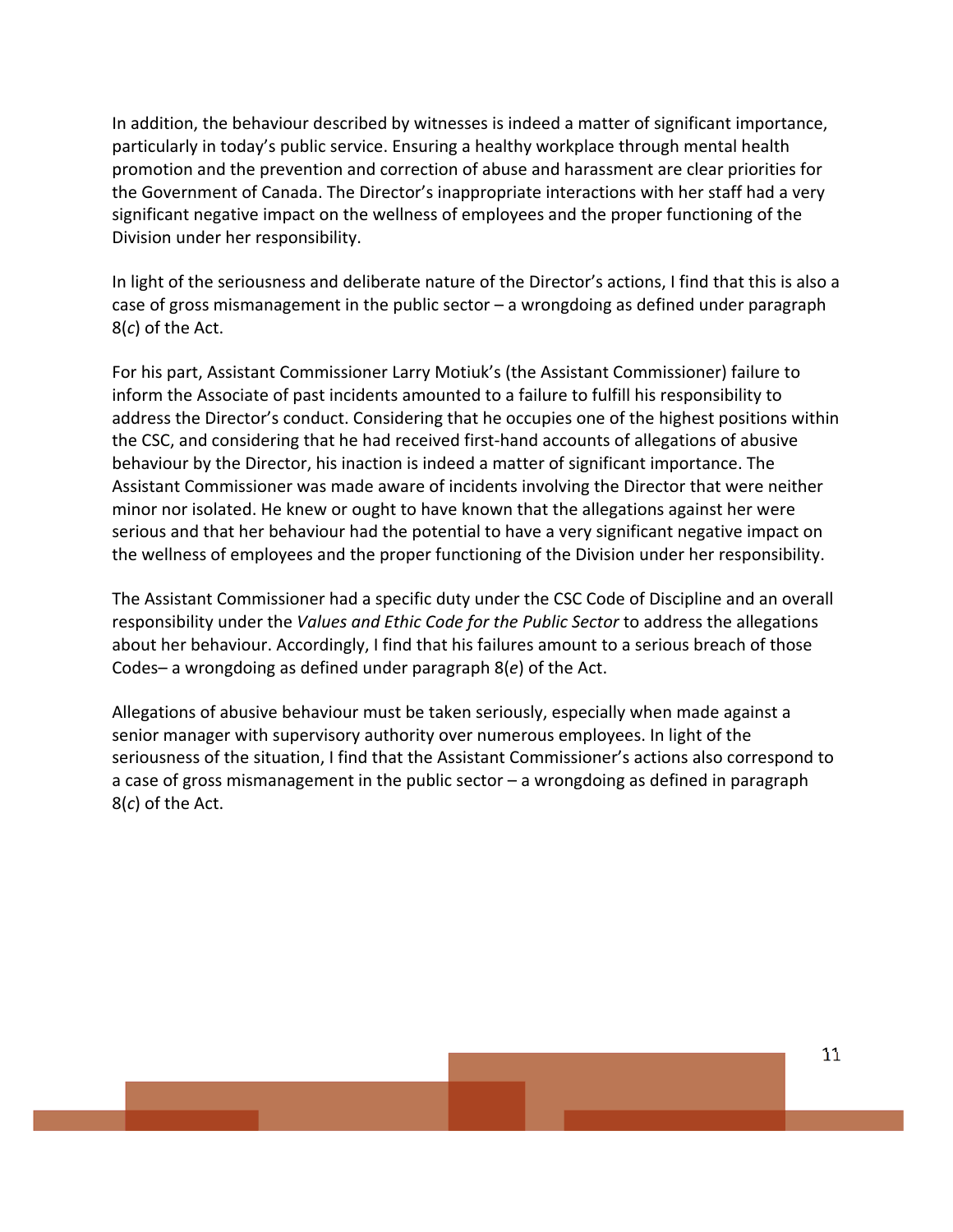# **Commissioner's Recommendations and the Correctional Service of Canada's Response**

In accordance with paragraph 22(*h*) of the Act, I have made the following recommendations to Ms. Anne Kelly, the CSC Interim Commissioner, concerning the measures to be taken to correct the wrongdoing in the matter related to this Case Report. I am satisfied with the Interim Commissioner's responses to my recommendations and the measures taken to date to address the wrongdoing identified in this Report. I will be requesting an update of all three recommendations in the next six months to ensure they are properly addressed.

My recommendations and the Departmental responses follow.

- 1. **Taking into account section 9 of the Act, which states that a "***public servant is subject to appropriate disciplinary action, including termination of employment, if he or she commits a wrongdoing***", I recommend that the CSC consider the need for disciplinary action against Ms. Brigitte de Blois (the Director) and Assistant Commissioner Larry Motiuk (the Assistant Commissioner).**
- 2. **I recommend that the CSC, in consultation with employees and the relevant bargaining agents, assess the need for a workplace wellness initiative of the affected Divisions to ensure a healthy workplace and to address the needs of those affected by the actions of the Director.**
- 3. **I also recommend that the CSC review the mechanisms in place related to creating a healthy workplace to ensure that all senior managers, including the Assistant Commissioner, understand their obligations under the CSC Code of Discipline and the** *Values and Ethics Code for the Public Sector***.**

*The Correctional Service of Canada endeavours to maintain a workplace that is free from harassment, intimidation, and bullying and welcomes the opportunity to use the report's recommendations to improve workplace well ness throughout the department. Working towards the goal of improving the organisation's climate, CSC has launched a National Respectful Workplace Campaign, which includes a number of initiatives to raise awareness, activities to promote wellness and avenues to disclose inappropriate behaviour. As Interim Commissioner, I am fully committed to ensure all employees have the healthy and respectful work environment they deserve.*

*Meetings with all Regional Management Committees have occurred to re‐inforce* [sic] *CSC's position on workplace wellness and my expectation with respect to the swift and effective management of harassment, intimidation and bullying. The issue of healthy and respectful workplaces remains a standing item in all my bilateral meetings with Regional Deputy Commissioners and Assistant Commissioners in National Headquarters. We are including robust*